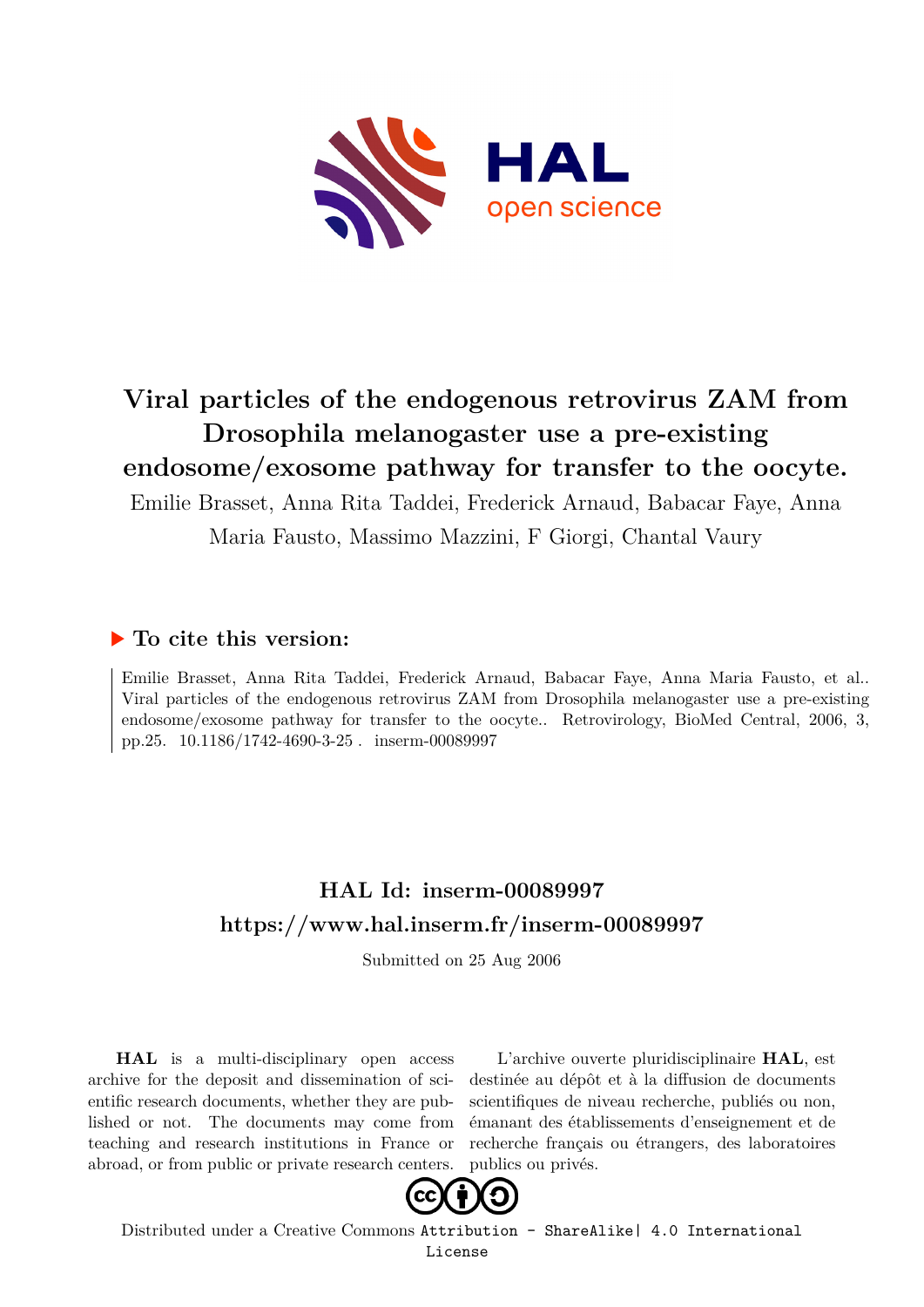### Research **[Open Access](http://www.biomedcentral.com/info/about/charter/)**

# **Viral particles of the endogenous retrovirus ZAM from** *Drosophila melanogaster* **use a pre-existing endosome/exosome pathway for transfer to the oocyte**

E Brasset<sup>1</sup>, AR Taddei<sup>2</sup>, F Arnaud<sup>1</sup>, B Faye<sup>1</sup>, AM Fausto<sup>2</sup>, M Mazzini<sup>2</sup>, F Giorgi\*<sup>2</sup> and C Vaury\*<sup>1</sup>

Address: <sup>1</sup>INSERM, U384, Faculté de Médecine, BP38, 63001 Clermont-Ferrand, France and <sup>2</sup>Centre of Electron Microscopy, Department of Environmental Sciences, Tuscia, University Viterbo, Italy

Email: E Brasset - Emilie.BRASSET@inserm.u-clermont1.fr; AR Taddei - artaddei@unitus.it; F Arnaud - Frederick.ARNAUD@inserm.uclermont1.fr; B Faye - bab\_faye@yahoo.fr; AM Fausto - fausto@unitus.it; M Mazzini - mazzini@unitus.it; F Giorgi\* - giorgif@biomed.unipi.it; C Vaury\* - Chantal.VAURY@inserm.u-clermont1.fr

\* Corresponding authors

Published: 09 May 2006

*Retrovirology* 2006, **3**:25 doi:10.1186/1742-4690-3-25

[This article is available from: http://www.retrovirology.com/content/3/1/25](http://www.retrovirology.com/content/3/1/25)

© 2006 Brasset et al; licensee BioMed Central Ltd.

This is an Open Access article distributed under the terms of the Creative Commons Attribution License [\(http://creativecommons.org/licenses/by/2.0\)](http://creativecommons.org/licenses/by/2.0), which permits unrestricted use, distribution, and reproduction in any medium, provided the original work is properly cited.

Received: 05 January 2006 Accepted: 09 May 2006

#### **Abstract**

**Background:** Retroviruses have evolved various mechanisms to optimize their transfer to new target cells via late endosomes. Here, we analyzed the transfer of ZAM, a retroelement from *Drosophila melanogaster*, from ovarian follicle cells to the oocyte at stage 9–10 of oogenesis, when an active yolk transfer is occurring between these two cell types.

**Results:** Combining genetic and microscopic approaches, we show that a functional secretory apparatus is required to tether ZAM to endosomal vesicles and to direct its transport to the apical side of follicle cells. There, ZAM egress requires an intact follicular epithelium communicating with the oocyte. When gap junctions are inhibited or yolk receptors mutated, ZAM particles fail to sort out the follicle cells.

**Conclusion:** Overall, our results indicate that retrotransposons do not exclusively perform intracellular replication cycles but may usurp exosomal/endosomal traffic to be routed from one cell to another.

#### **Background**

A small group of LTR-retrotransposons from insects is very similar in structure and replication cycle to mammalian retroviruses [1]. They contain three open reading frames, the first two of which correspond to retroviral *gag* and *pol* genes, whereas the third one, ORF3, is a retroviral *env* gene whose function is still unknown. ZAM is one of these retroviruses present in *Drosophila melanogaster* [2]. Its replication cycle is generally absent in flies but a line called "U" exists in which it is highly expressed and gives rise to multiple ZAM proviral copies inserting the germ line. A mutation located on the X-chromosome  $(X^U)$  of the "U" line is responsible for this active expression of ZAM while the wild type X-chromosome  $(X<sup>s</sup>)$  is not [3]. ZAM particles from "U" ovaries assemble in a somatic cell lineage of the posterior follicular epithelium and gain access to the oocyte to affect the maternal germ line [4]. These data indicate that ZAM viral particles are capable of exiting the cell where they are assembled and subsequently enter a recipient surrounding cell. Since the mechanisms mediat-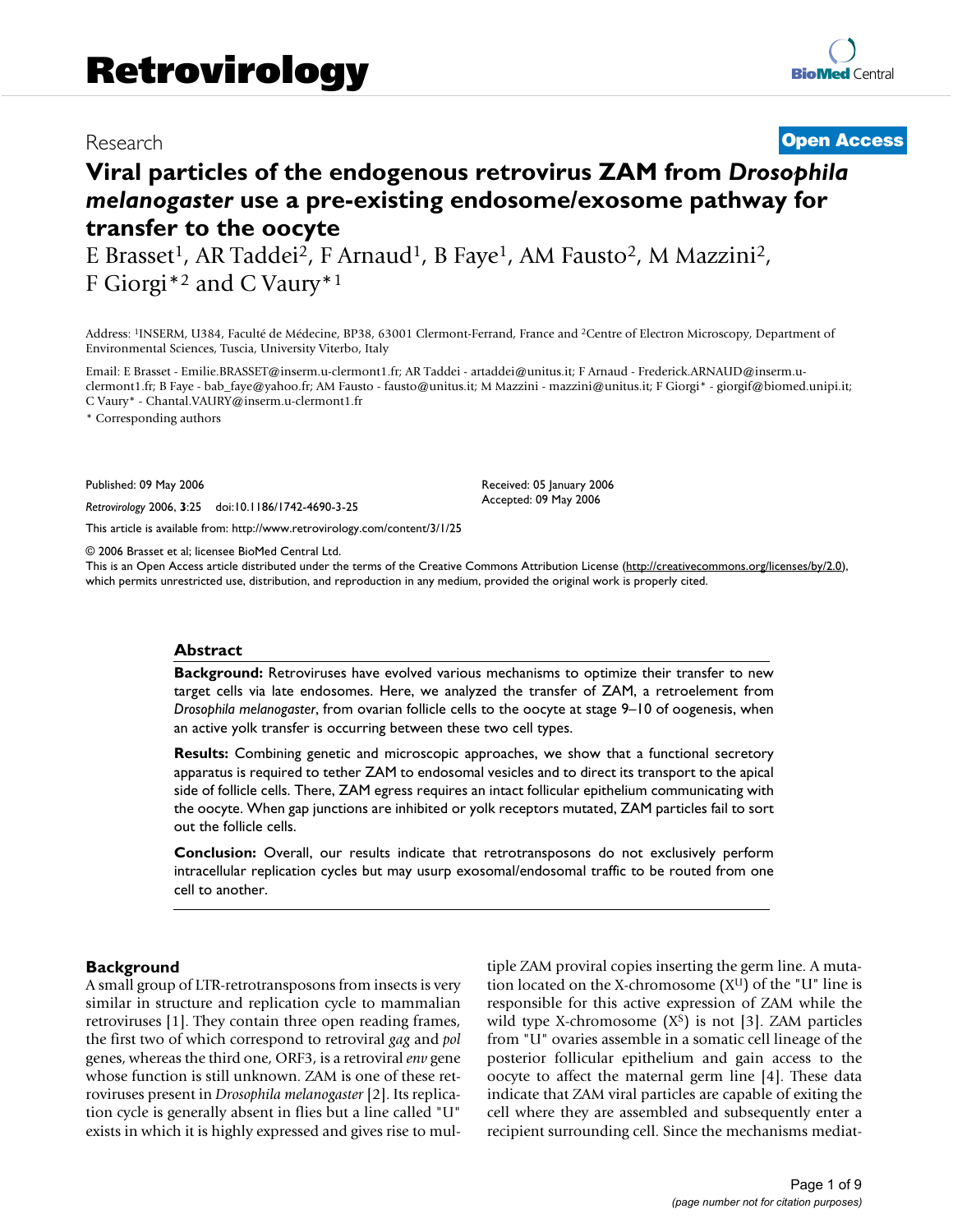ing this viral cell transfer are still unknown, it is uncertain whether viral *env* products could potentially fulfil this role. No enveloped viruses have so far been detected by electron microscopy (TEM) neither as budding particles from the follicle cells nor in the perivitelline space surrounding the oocyte. However, a closely related transposon of *Drosophila melanogaster, gypsy*, has been shown to be transferred from cell-to-cell in the absence of any *env* products [5].

Amongst the mechanism(s) controlling retroviral release from the plasma membrane, the possibility that certain retroviruses could bud intracellularly should also be considered. It is known that HIV and other retroviruses can undergo internal budding by conveying viral particles to multivesicular bodies (MVBs) [6,7]. Virions that bud intracellularly can apparently be released from cells when the endosomal compartments fuse with the plasma membrane [8,9]. Interestingly, previous studies on the ZAM replication cycle provided evidence that vesicular traffic and yolk granules could play such a role in transferring ZAM viral particles to the oocyte [4]. Indeed, ZAM particles were seen to accumulate along the apical border of the ovarian follicle cells in association with yolk polypeptide and vitelline membrane precursors. This observation suggested that ZAM could benefit of this intracellular traffic to get out of the follicle cells during secretion of the vitelline membrane [4].

In this paper, we analyze the mechanism(s) by which ZAM particles are transferred to the oocyte and verify whether this may depend on the process of vitelline membrane secretion and vitellogenin uptake. ZAM particles of a U-line were studied in genetic backgrounds mutated for genes involved either in exosomal traffic of vitelline membrane precursors from the follicle cells, or in the endosomal traffic controlling vitellogenin entrance into the oocyte. By confocal and electron microscope analyses, we show that this exocytosis/endocytosis pathway provides an efficient mechanism for directing ZAM transport from the follicle cells to the oocyte.

### **Results**

To elucidate the mechanism involved in ZAM transport, the *fs(2)A17* mutation was tested in a first set of experiments [10]. Ovarian chambers from *Drosophila* females homozygous for *fs(2)A17* develop normally until yolk deposition commences, but start to degenerate afterwards [11]. While the oocyte remains in a previtellogenic condition, the columnar follicle cells continue to differentiate, forming abnormal gap junctional contacts with the oocyte. ZAM viral particles are expressed by a cluster of these columnar follicle cells positioned along the posteriormost end of stage 9–10 ovarian chambers, released into the perivitelline space and eventually allowed to enter the oocyte [4]. Thus, ovaries dissected from females with the genotype  $[X^u/X^u$ ; fs(2)A17/fs(2)A17] were examined by confocal microscopy to verify whether this mutation might alter the transport of ZAM particles to the oocyte. Ovaries were double-stained with antibodies against the Gag protein of ZAM and the yolk protein receptor. As expected, Gag proteins in wild type females  $[X^u/X^u; +/+]$ can be detected at the posterior end of stage 10 follicles, along the follicle cell-oocyte border. Co-localization of Gag with the yolk protein receptor at this cell site is consistent with the hypothesis that Gag-containing particles may indeed be moving from one cell type to another across the perivitelline space. By contrast, Gag remains restricted to the follicle cells and no amount can be detected along the follicle cell-oocyte border in females expressing the mutated genotype  $[X^u/X^u;$  fs $(2)$ A17/ fs(2)A17] (Fig. 1).

Since confocal images do not allow to precisely localize ZAM particles at the apical end of the follicle cells, and the posterior pole of the oocyte, we undertook a more discriminative approach through electronic microscopy (EM). Female ovaries mutated or not for *fs(2)A17* were examined (Fig. 2A and 2B). The presence of ZAM viral particles in different ovarian districts could be easily revealed by immunocytochemistry with gold tagged anti-Gag antibodies. When follicle cells females of the U-line were exposed post-embedding to anti-gag antibodies, gold particles appeared preferentially associated with the apical end of the follicle cell cytoplasm and partly overlapped with the vitelline membrane along the perivitelline space ([4], and Fig. 2A). Gold particles could also be detected in the cortical cytoplasm, especially along the oolemma and on the forming yolk granules. As opposed to these females, and in line with the results of the confocal analysis, a heavy accumulation of ZAM viral particles was visualized only along the apical follicle cytoplasm (Fig. 2B). Very few particles could be detected in the cortical ooplasm of females mutated for *fs(2)A17*, and rare gold grains could occasionally be detected along the forming vitelline envelope (Fig. 2B). In the follicle cytoplasm, ZAM viral particles appeared to be associated with secretory granules as well as accumulated at the apical pole of follicle cells as revealed by the accumulation of gold grains in both these follicle cell regions (Figs. 2B and 2C]. Viral particle distribution in these ovaries was quantified by determining the extent of anti-gag labelling across the follicle cell/oocyte interface. The histogram depicted in Fig. 2D clearly shows that follicle cell labelling is highly enhanced in *fs(2)A17* ovaries whereas ooplasm labelling is decreased. These observations are in line with the expected phenotypes of the mutant whereby viral particles accumulate in the follicular epithelium when vitellogenic development is arrested as in *fs(2)A17* flies.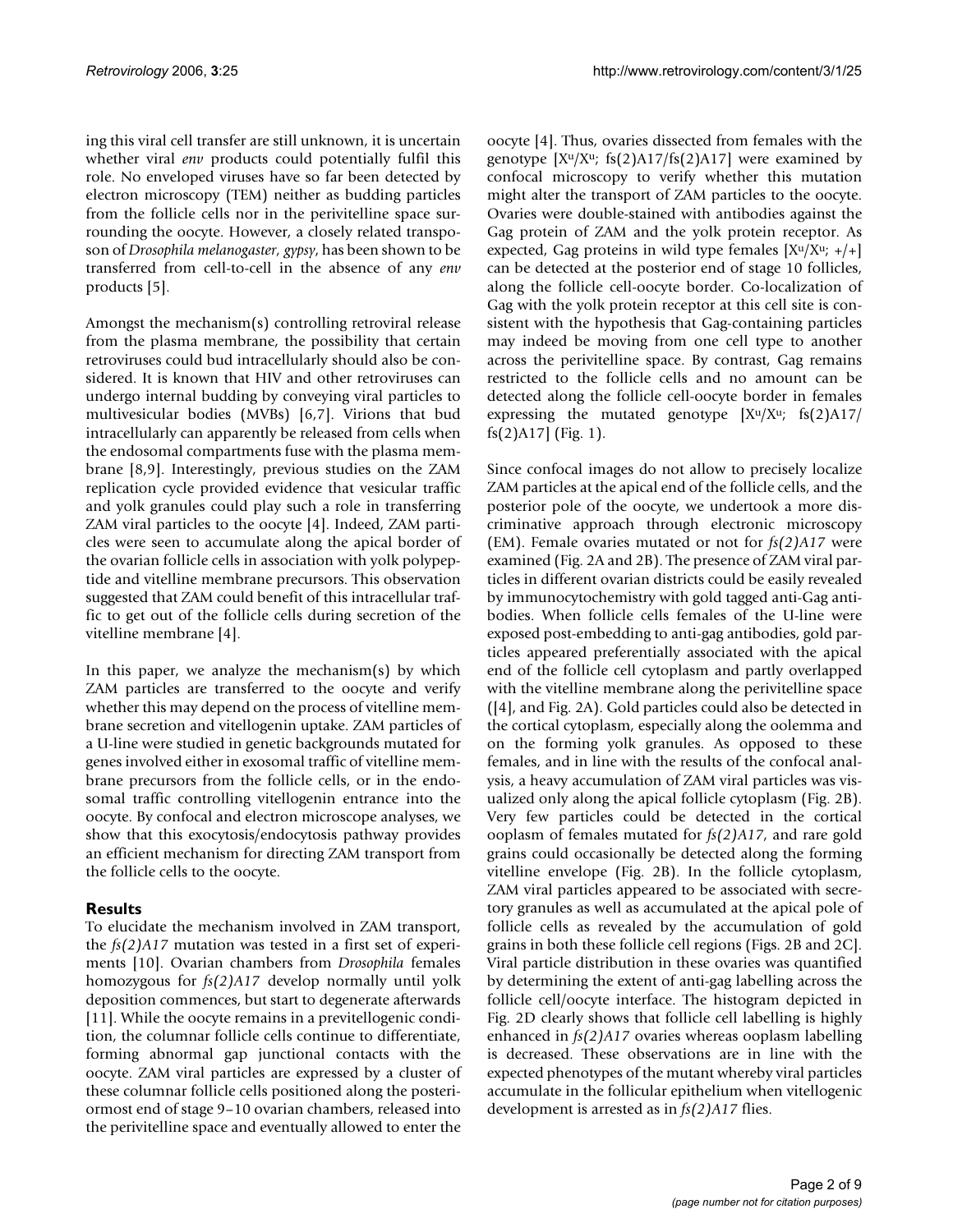

#### The Gag product of ZAM is restricted to th **Figure 1** blocked e follicle cells when communication between the follicle cell and the oocyte is

The Gag product of ZAM is restricted to the follicle cells when communication between the follicle cell and the oocyte is blocked. Double staining with Gag anti-body of ZAM (red) and YL1 antibodies (green) of stage 10 ovarian chambers. A) In ovaries of a U-line, the Gag protein of ZAM is detected in follicle cells (red staining), and colocalized with the yolk protein receptor (green) at the oocyte border (yellow). B) In  $[X^u/X^u$ ; fs(2)A17/fs(2)A17] ovaries, the Gag product is restricted to the follicle cells. oo, oocyte; fc, follicle cells.

Based on these observations it may be concluded that occurrence of abnormal junctional coupling along the follicle cell/oocyte interface greatly interferes with the release of ZAM viral particles from the follicle cells.

Transfer of ZAM particles was subsequently examined in flies unable to secrete yolk proteins (YPs) from the ovarian follicle cells and fat body cells [19]. Females homozygous for the *fs(1)1163* mutation are sterile at 18°C, while females heterozygous are sterile at 29°C [12]. In both cases, females produce flaccid eggs which never develop, due to failure of the yolk polypeptide YP1 to be secreted from the ovarian follicle cells and fat body cells [13]. So even though the remaining yolk proteins (YPs) are secreted from both tissues, they precipitate in the intercellular spaces of the follicular epithelium, giving rise to such abnormal structures as globules and crystalline fibers [14].

Since the *f(1)1163* mutation and the genetic determinant activating ZAM expression are both located on the X-chromosome, heterozygous females were generated with the  $[X<sup>S</sup>/X<sup>U</sup>]$  genotype. Ovaries dissected from  $X<sup>S</sup>/X<sup>U</sup>$  females wild type or mutated for *fs(1)1163* (Fig 3A and 3B respectively] exhibit fewer than normal ZAM viral particles along the follicle cell/oocyte border (compare Fig. 3A and 3B to Fig. 2A). This can be easily explained by the heterozygous status of the  $X^U$  chromosome in these females as already reported by Desset *et al*. [3]. Nevertheless, as revealed by anti-Gag immunostaining, ZAM viral particles did not preferentially accumulate at the apical end of the follicle cells of the *fs(1)1163* mutant line but rather were detected intra-cytoplasmically most frequently included in regions of the Golgi apparatus (Fig. 3C). Inside the oocyte, ZAM viral particles were only rarely seen in the cortical ooplasm, occurring preferentially in association with the yolk granules (Fig. 3D). Thus, a default in YP secretory products is correlated with a default in ZAM particles localization at the apical side of the plasma membrane of follicle cells.

Finally, we asked whether transfer of ZAM particles to the oocyte could be prevented in case endocytosis is impaired by lack of a specific yolk protein receptor. Earlier ultrastructural analyses of *Drosophila* female mutants for *yolkless* (*yl*) had clearly shown that vitellogenic oocytes require expression of the *yl* gene to sustain endocytic activity [15,16]. Female flies homozygous for this gene or heterozygous for the strong allele *yl*- produce oocytes with much less than normal coated pits and vesicles in the cor-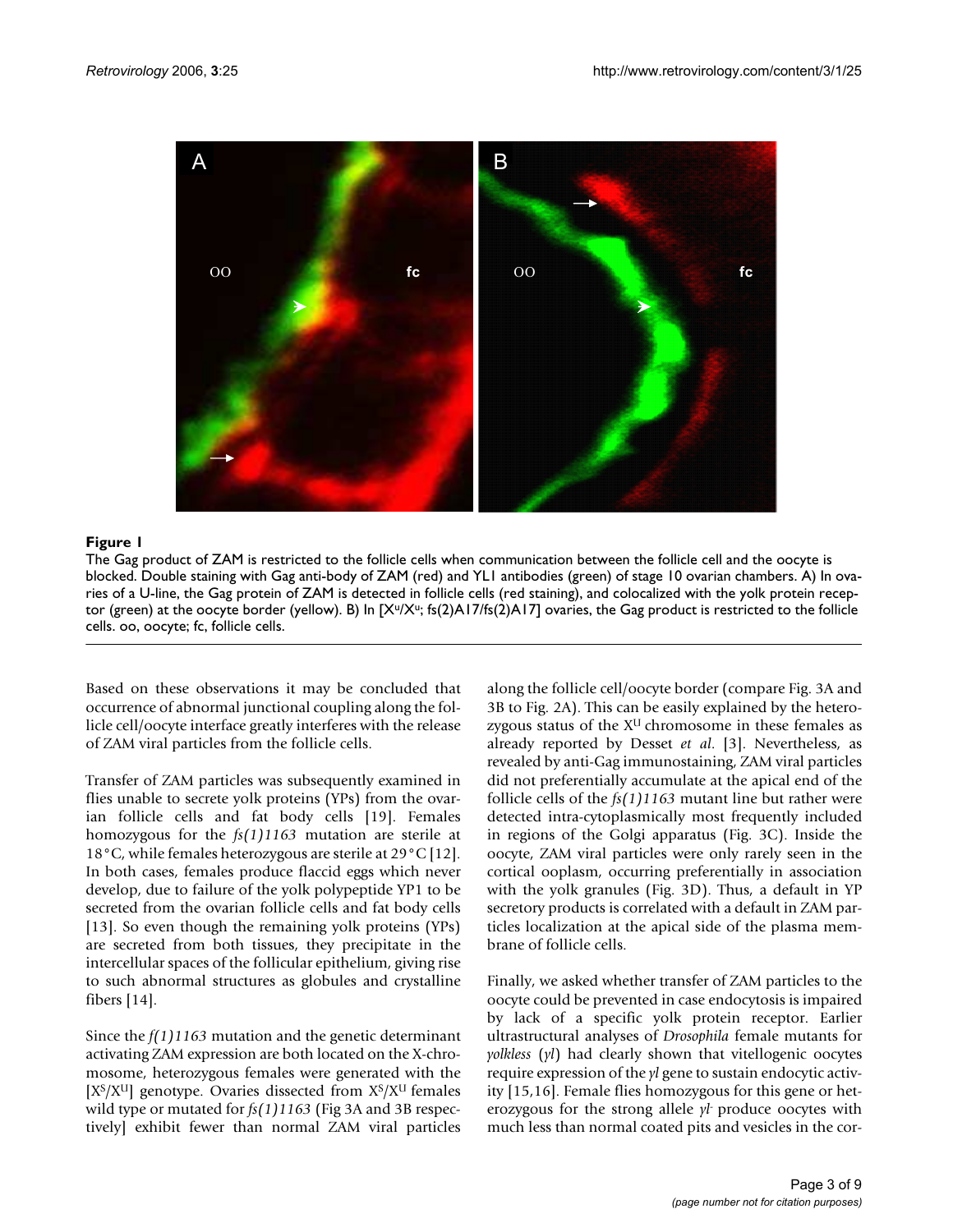

Viral particles of ZAM are restricted to the apical end of the follicle cells in a homozygous fs(2)A17 environment. **A,** The follicle cell/oocyte interface of a U-line stage 9 ovarian follicle is reminded [4]: Viral particles revealed by anti-gag antibodies are detected along the apical end of the follicle cell cytoplasm, on the vitelline membrane and, to a minor extent, in the cortical oocyte. Yolk granules are clearly detected as dark grey circles within the ooplasm. An enlargement of the area defined by the black rectangle is presented below Fig. A. **B,** In a homozygous mutant fs(2)A17, viral particles accumulate in the follicular epithelium, while the vitelline membrane and the oocyte have no viral particles. No yolk granules are visualized within the ooplasm of this mutant line (Scale Bar, 330 nm). An enlargement of the area defined by the black rectangle is presented below Fig. B. **C,** A region of the follicle cell cytoplasm containing the Golgi apparatus as tested with anti-Gag antibodies (Scale Bar, 100 nm). **D**, Histogram expressing the distribution of gold anti-gag tagged grains detected in a U-line bearing or not the fs(2)A17 mutation. Gold grains were counted in the follicle cells and the oocyte comprised within a  $0.8 \times 1.6 \mu m$  reptangular frame bridging the perivitelline space. Data were elaborated using an image analyzer. Standard deviations are reported as bars. fc: follicle cell; G: Golgi apparatus; oo: oocyte; Vm: vitelline membrane.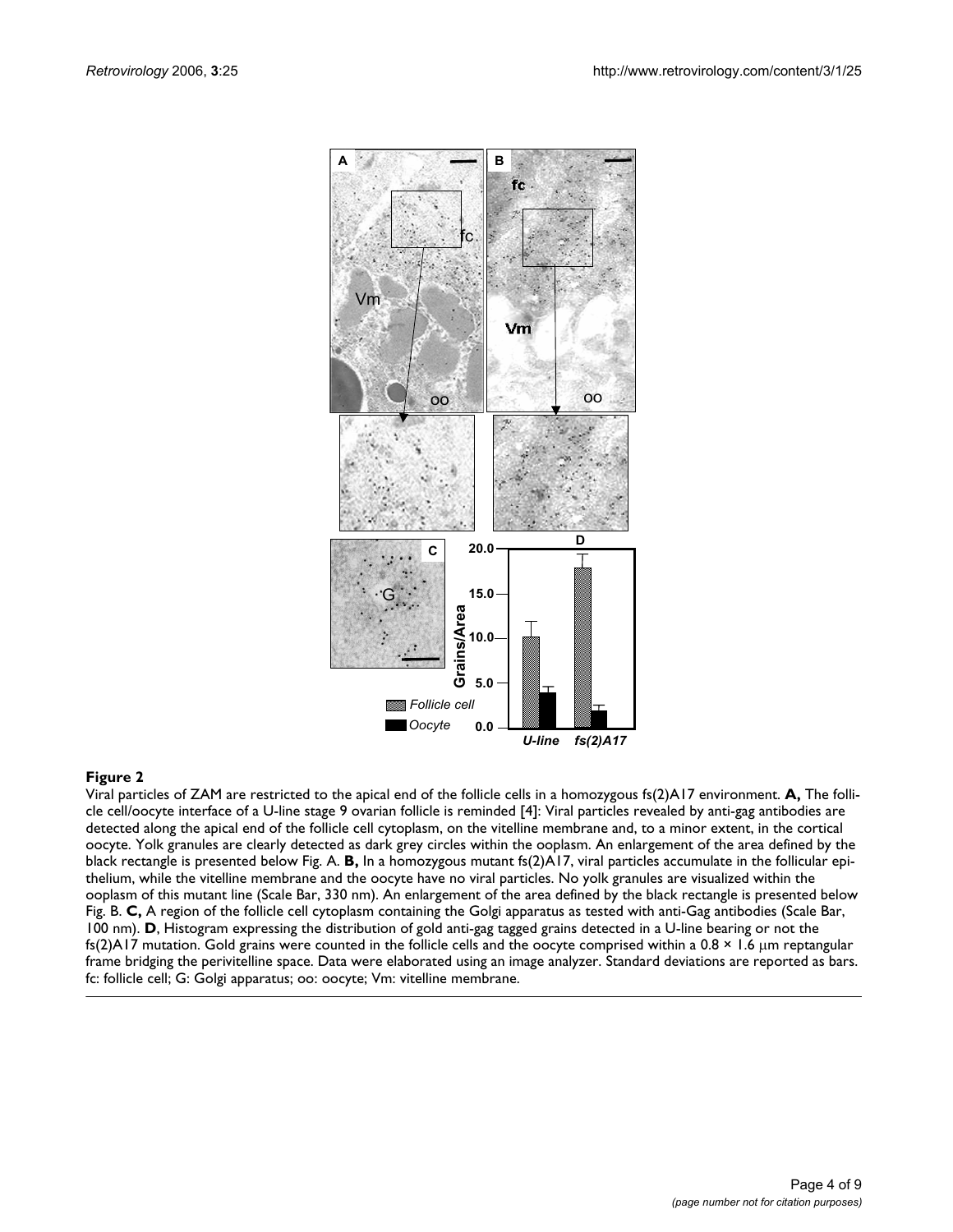

#### **Figure 3** Production of the contract of the contract of the contract of the contract of the contract of the contract of the contract of the contract of the contract of the contract of the contract of the contract of the c

When the yolk protein 1 (YP1) is mutated, ZAM particles are frequently visualized in association with the Golgi apparatus in the follicle cells, and in the superficial layer of the yolk granules in the oocyte. **A and B,** stage 9 ovarian chambers heterozygous X<sup>U</sup>/X<sup>S</sup> and X<sup>U</sup>/fs(1)1163 respectively, show fewer than normal anti-Gag binding sites in the follicle cells than X<sup>U</sup>/X<sup>U</sup> ovarian chambers (see Fig 1A) (Scale Bar, 400 nm). An enlargement of the area defined by the black rectangle is presented below Fig. A and B. ZAM viral particles are preferentially associated with the Golgi apparatus in the follicle cells as presented in **C** (Scale Bar, 100 nm), or with the yolk granules in the cortical ooplasm as presented in **D** (Scale Bar, 100 nm). Legend is as in figure 2.

tical ooplasm. Molecular characterization of the *yl* gene has demonstrated that this mutated phenotype can be attributed to lack or reduced expression of the yolk protein receptor along the oocyte plasma membrane [25].

When stage 9–10 ovarian chambers were allowed to express ZAM in a heterozygous  $[X^u/y]$  genotype, no viral particles were ever detected in the cortical ooplasm, neither along the oocyte plasma membrane nor in association with the yolk granules (Fig. 4A and 4C). As expected, yolk granules in *yl*- oocytes were abnormally shaped, having no superficial layer along the entire periphery, nor any ZAM viral particle associated with it (Fig. 4A and 4C). That vitellogenesis was somehow abnormal in these mutant oocytes could also be deduced from the early appearance of alpha 2 yolk spheres in stage 10 ovarian chambers, rather than from stage 12 onwards as it should occur in wild type ovaries (Fig. 4D). Regardless of the ultimate size and shape attained by the yolk granules in *yl*- oocytes, none of them was ever found associated with ZAM viral particles. In the follicle cells, gold tagged grains were preferentially seen in association with secretory granules (Fig. 4B). These data indicate that impairment of the endocytic traffic in oocytes of heterozygous *yolkless* mutants prevents ZAM viral particles from acceding into the cortical ooplasm. Since ZAM particles egress from the follicle cells is greatly impaired, a causal relationship is likely to exist in *Drosophila* between the pathway joining the follicular epithelium with the oocyte and the endocytic uptake of vitellogenin.

#### **Discussion**

Retroviruses have evolved a variety of different mechanisms to optimize their transfer into new target cells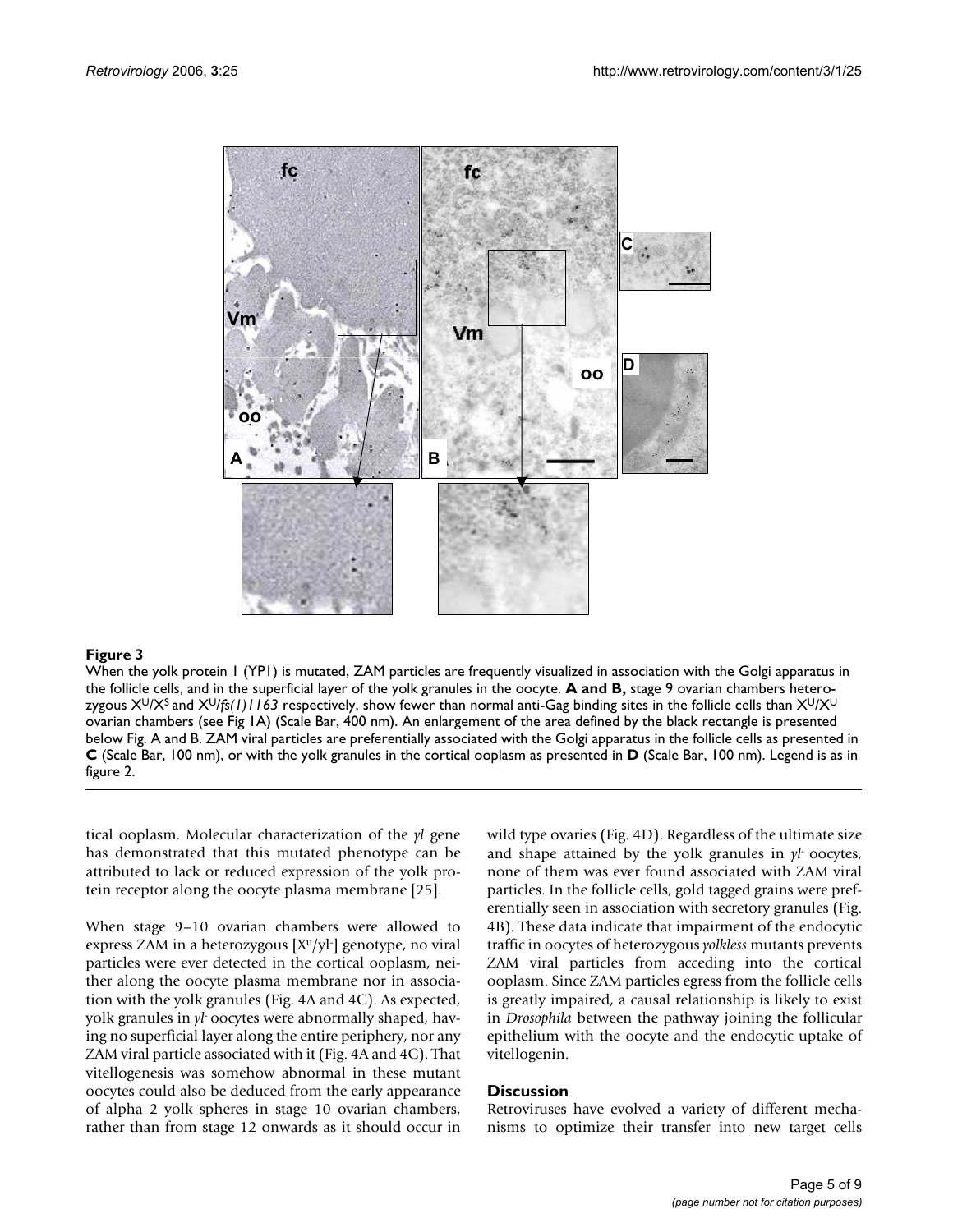

#### **Figure 4** ZAM particles accumulate along the apical end of the follicle cells when the yolk protein receptor *yl* is mutated

ZAM particles accumulate along the apical end of the follicle cells when the yolk protein receptor *yl* is mutated. **A,** a stage 9 ovarian chamber from a *Drosophila* female fly heterozygous for *yolkless* sectioned along the posterior pole to show those columnar follicle cells that are expected to express ZAM viral particles (Scale Bar, 1 µm). **B**, numerous presumptive ZAM viral particles, some of which are heavily gold-labeled following exposure to anti-gag antibodies, are visible along the apical end of a follicle cell and in close association with secretory granules containing the vitelline membrane precursors (Scale Bar, 200 nm). **C**, an abnormally shaped yolk granule in the cortical ooplasm of *yl* oocytes. Note that this granule has neither a superficial layer nor any ZAM viral particles associated (Scale Bar, 500 nm). **D**, an alpha 2 yolk granule from a stage 10 ovarian chamber of a ylfly (scale bar, 500 nm). Fc; follicle cells; Vm: vitelline membrane; y: yolk granules; α2: alpha 2 yolk granule.

through late endosomes [17]. Here we show that a connection exists between the traffic of ZAM viral particles and the endosomal trafficking of vitellogenin from the follicle cells to the oocyte in *Drosophila* oogenesis.

1- The YP1 protein is required for targeting ZAM particles to the apical end of the follicle cells:

In the first step of infection, the viral genomic material is directed toward the apical plasma membrane where particles are released from the cell. The use of mutations affecting synthesis of yolk protein 1 (YP1) has shown that a fully functional secretory apparatus is required for ZAM particles to be targeted along the apical border of the follicle cells. In fact, when YP1 is mutated, as in *fs(1)1163* females, ZAM particles are frequently visualized intracytoplasmically in association with the Golgi apparatus. This could either be a direct consequence of the reduced secretory activity of the follicle cells or, alternatively, it could be the absence of YP1 itself that impedes ZAM viral particles to reach the apical end of the follicle cells. In any case, secretory granules and their associated yolk proteins are important factors in controlling the release of viral particles from the Golgi apparatus and targeting them toward the apical pole of the follicle cells. A parallel can be made between these data and a study performed on a mammalian retrovirus: the murine leukaemia virus (MLV) [2]. Indeed, Basyuk et al. (2003) have shown that MLV viral prebudding complexes containing Env, Gag and retroviral RNAs are formed on endosomes, and subsequently routed to the plasma membrane. Thus, ZAM particles transport via the YP secretory products brings another example in which tethering to vesicles help for directing RNA transport.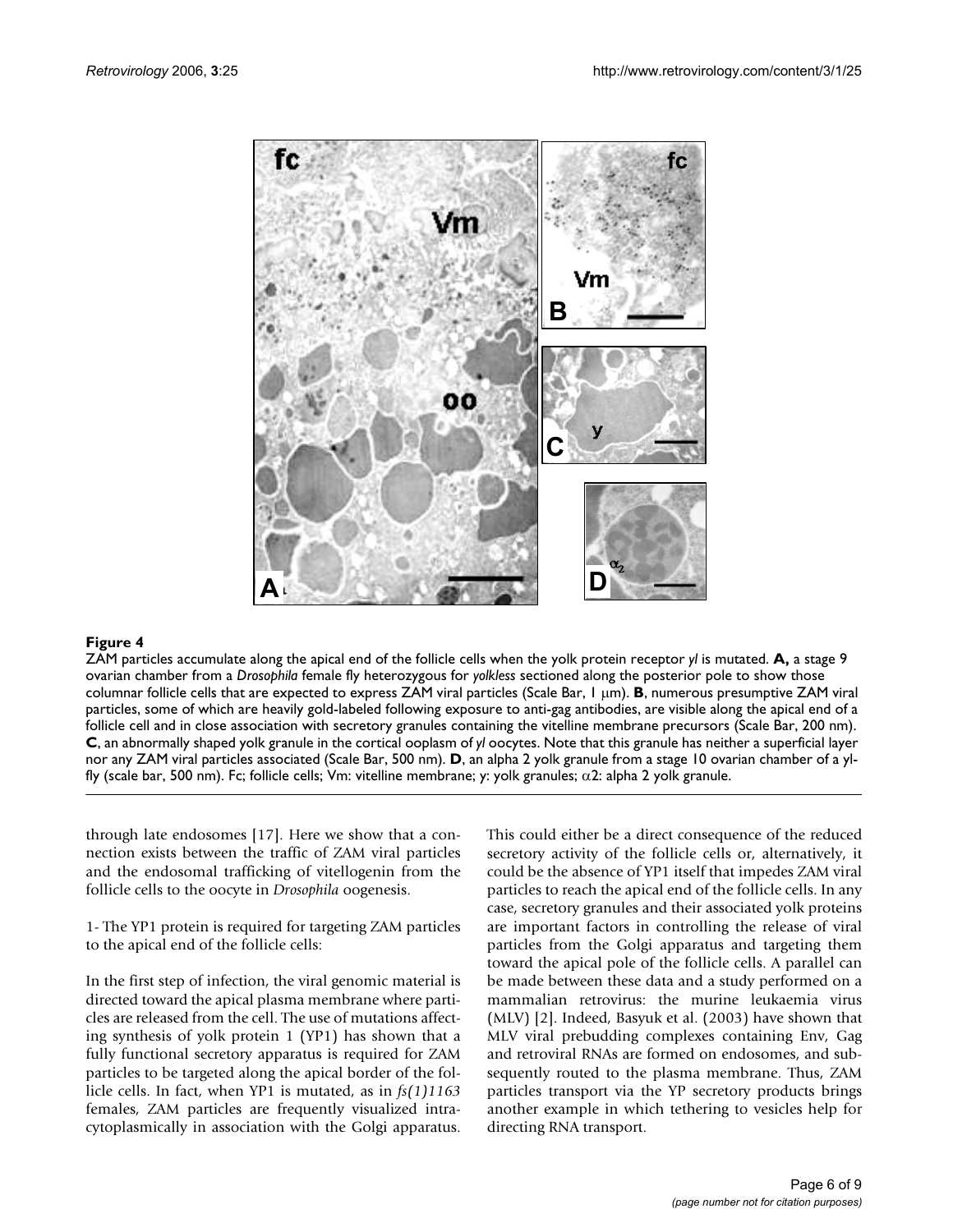Expression of the mutant *fs(1)1163* allele does affect not only YP1 secretion, but also the rate at which YPs are processed during vitellogenesis within the ooplasm [12]. In our experiments, this down-regulation or even arrest of vitellin processing in the yolk granules [14] has been found associated with a higher accumulation of ZAM viral particles in the superficial layer of the yolk granules in the oocyte. However, from our current data it is unknown whether ZAM viral particles may accumulate as unprocessed products in the yolk superficial layer or simply be redistributed in fewer than normal yolk granules.

2 – The transfer of ZAM particles requires a close contact between the plasma membranes of the follicle cells and the oocyte:

The second step in the traffic of viral particles is to sort out of the cells where they assemble. This transfer of ZAM particles occurs when the oocyte is undergoing endocytosis for vitellogenin uptake. In insect wild type ovaries, junctional communications between the follicle cells and the oocyte are required for germ cell differentiation [18] and vitellogenin uptake into nascent yolk spheres [19]. This relationship has actually been proved in *Oncopeltus fasciatus* by Anderson and Woodruff (2001) who found that a junctionally diffusible molecular signal has to be transferred from the follicle cells to the oocyte for vitellogenin to be taken up endocytically and conveyed to the yolk granules. Our data show that release and transfer of ZAM particles from the follicle cells to the oocyte are blocked in *fs(2)A17* flies with abnormally shaped gap junctional contacts, thus indicating that establishment of proper interactions at this cell juncture is a precondition for ZAM viral particles to gain access to the oocyte. It has recently been reported that retroviruses are preferentially released along membrane sites where cell-to-cell contacts occur [20-22]. These sites of cell/cell contacts, also termed virological or infectious synapses, express high concentrations of adhesion molecules (Integrins, LFA) and talin, which are known to link adhesion rings to the actin cytoskeleton, as well as to cause polarization of the microtubule organization center (MTOC) toward the synapse itself [23]. Since cell-cell communication along the follicle cells/oocyte border is also required for efficient ZAM transfer to the oocyte, it can be hypothesized that open gap junction channels between the follicular epithelium and the oocyte are required to render "infectious synapses" active for the transfer of ZAM particles. Interestingly, such a direct cell-cell transfer would localize ZAM particles to the MTOC, allowing particles to exploit the microtubule network and be transferred from the posterior pole of the oocyte to the anterior one close to the germ cell nucleus.

Alternatively, an earlier research performed on ZAM replication cycle had led to the detection of ZAM particles within the secretory granules of the follicle cells [16]. If cell-cell communication along the follicle cells/oocyte is disrupted due to mutated gap junctions [24], exocytosis of vitellogenin granules is then impaired and their associated ZAM particles cannot escape from the follicle cells. Although both scenarios are not mutually exclusive, the latter view could explain more explicitly why ZAM particles can be found in the intercellular space between the follicle cells and the oocyte.

3 – Impairment of the endocytic traffic in the oocyte disturbs ZAM viral particles transit to the oocyte.

When released extracellularly, ZAM viral particles will ultimately enter the oocyte. We have shown that impairment of the endocytic traffic in the oocyte due to a mutation affecting the yolk protein receptor *yolkless* prevents ZAM viral particles from acceding into the cortical ooplasm. There are at least three well-described mechanisms for internalizing proteins from the plasma membrane, including endocytosis via clathrin-coated pits, caveolae, and rafts. A close examination of wild type oocytes has clearly shown that anti-Gag binding sites in the cortical ooplasm coincide neither with the coated pits nor with the coated vesicles [16], indicating that ZAM viral particles are likely to enter the oocyte by alternative pathways, perhaps by using the pathway provided by caveoles. Interestingly, a number of recent reports have clearly demonstrated that both the simian virus 40 virus [25] and the HIV [26] can be actually internalized into competent cells by caveolar endocytosis. This is also consistent with the role currently attributed to the caveolae as plasma membrane microdomains functionally distinguishable from endocytotic trafficking [27]. In fact, in our previous finding ZAM viral particles could never be detected in association with peroxidase-labelled endocytic vesicles [4]. The absence of viral particles in the oocyte should not necessarily imply any factual impediment for the virus entry. Viral particles could still be entering the oocyte, but remain undetected due to the yolk granule incapability to store and process them. Yolk granules in *yolkless* ovaries are in fact abnormally shaped and void of any structural component in the superficial layer, a condition that could lead to an uncontrolled yolk polypeptide processing. It should be recalled here that yolk granules of insect oocytes are functionally equivalent to multivesicular bodies, a cell organelle that in infected cells may serve as an intracellular compartment to process viral complexes and direct them to other cell sites, including the plasma membrane [28].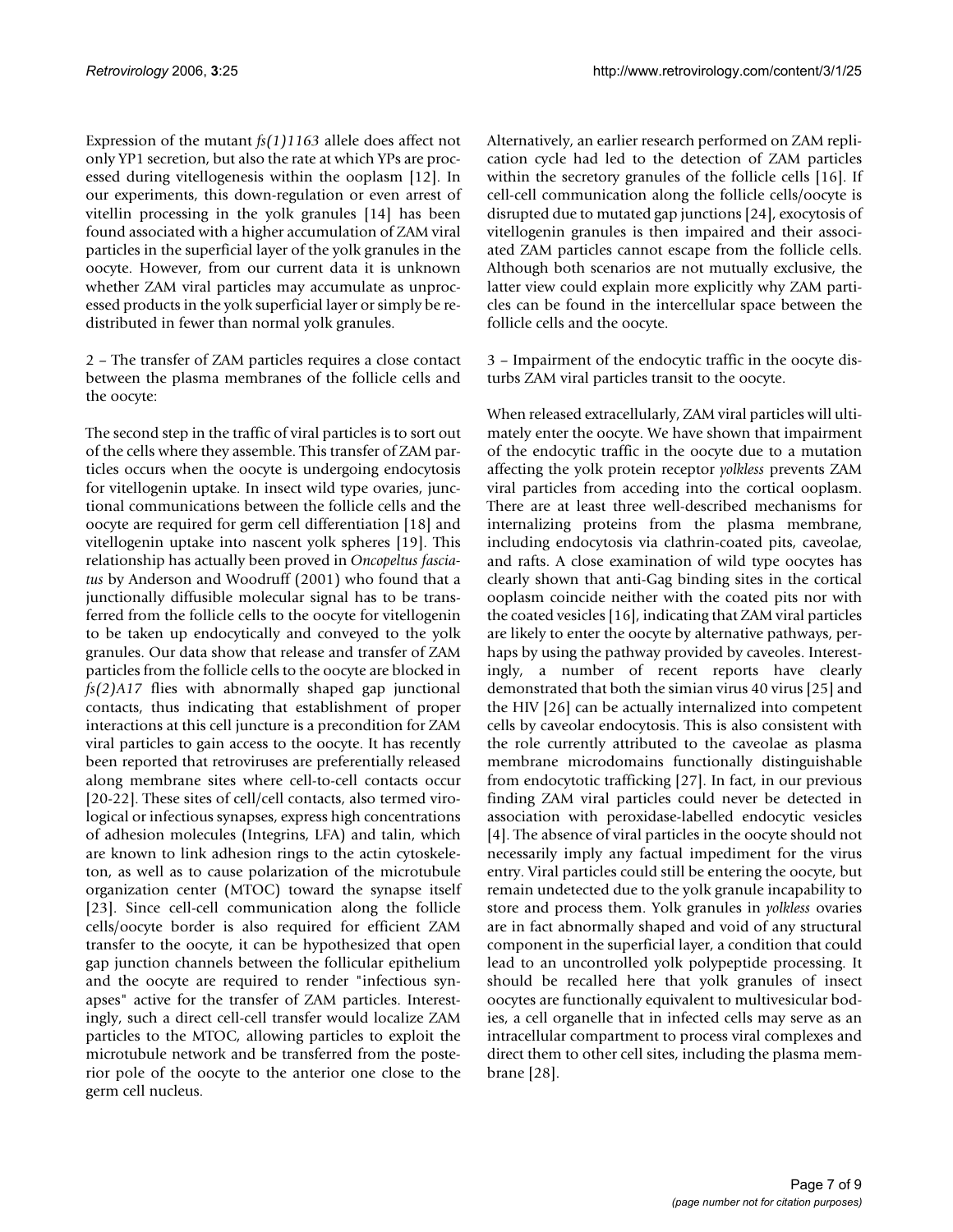#### **Conclusion**

Overall, our study shows that transfer of ZAM particles rely on the use of the endosomal and exosomal pathways that in *Drosophila* ovaries are normally employed for vitellogenin release and uptake. There is now abundant evidence in the literature to indicate that retroviral Gag proteins interact with a variety of proteins involved in these pathways. Analysis of the role played by the Gag product in ZAM transfer, and its potential interaction with cellular factors necessary for the vitellin traffic at this stage of oogenesis is under investigation.

## **Methods**

#### *Fly stocks*

The U line is from the collection of the Institut National de la Santé et de la Recherche Médicale U384. The following female sterile mutations were used: *fs(2)A17*, *fs(1)1163*, *yl* are from the Bloomington stock center.

#### *Genetics crosses*

All crosses were performed at 25°C. Flies were grown on standard media. The following crosses were performed. Males with the genotype  $X^u$ ; fs(2)A17/cyo; +/Tm3 were crossed with females  $X^u/X^u$ ; fs(2)A17/Cyo; Tm3/Ap, and males  $X^u$ ; fs(2)A17/cyo; +/Tm3 were crossed with females  $X^u/X^u$ ; fs(2)A17/cyo; +/Tm3. Ovaries of the female  $X^u/X^u$ ; fs(2)A17/fs(2)A17 were dissected and examined by confocal or electron microscopy. Males fs $(1)$ 1163; +/+; +/+ or yl- ; +/+; +/+ were crossed to females X<sup>u</sup>/X<sup>u</sup>; Cyo Tm3/Ap. The resulting F1 Females with the following genotype  $X^u$ / fs(1)1163; +/Cyo; +/Tm3 or X<sup>u</sup>/yl- ; +/Cyo; +/Tm3 were dissected and analyzed.

#### *Immunofluorescence*

Ovaries were dissected in cold PBS and fixed in 5% formaldehyde-PBS for 20 min. After, two washes in PBS, ovaries were permeabilized 1 hour in PBS-Triton 0.5%. Primary antibodies pAbGagZAM and a rat anti-YL targeting *yolkless* receptor were then added at 1/100 and 1/200 respectively, and incubated overnight at 4°C. Secondary antibodies (goat anti-rabbit Cy3 and goat anti-rat alexa 488) were added at 1/100 and 1/200 respectively during 3 hours. After 3 washes in PBS-Triton 0.1%, slides were mounted in PBS/glycerol (1:1) and observed with a confocal fluorescent microscope (Olympus).

#### *Ultrastructural studies*

For ultrastructural studies 2- to 3-day-old flies were dissected in PBS, and the ovaries were quickly fixed for 2 h in ice-cold 5% glutaraldehyde – 4% formaldehyde in 0.1 M cacodylate buffer at pH 7.2. Individual ovarian follicles were separated from the ovaries while in the fixative. Following a prolonged rinse in the same buffer, the ovarian follicles were postfixed for 2 h in 1% Osmium tetroxide in 0.1 M cacodylate buffer at pH 7.2 and rinsed again in the same buffer. Ovarian follicles were then dehydrated in a graded series of alcohols, passed through propylene oxide, and eventually polymerized in epoxy resin for 3 days at 60°C.

For immunocytochemical detection of viral antigens, ovarian follicles were fixed for 2 h in 1% glutaraldehyde – 4% formaldehyde in 0.1 M buffer at pH 7.2. After dehydration in alcohols, ovarian follicles were embedded in Unicryl resins and allowed to polymerize under a UV lamp at 4°C for 3 days. Sections were obtained with an LKB ultramicrotome and mounted over uncoated nickel grids. To detect viral antigens by gold immunocytochemistry, a number of ovarian follicles were dissected and fixed in paraformaldehyde 1.6% plus glutaraldehyde 2.5% and then incubated, post-embedding, for 3 hrs in primary rabbit (pAbGag) antibodies diluted 1:500 in PBS. Ovarian follicles were then thoroughly rinsed in PBS and incubated for an additional hour at room temperature with either gold-tagged secondary goat anti-rabbit immunoglobulin G (20 nM) diluted 1:200 in PBS. Grids were conventionally stained with uranyl acetate and lead citrate, and observed in a Jeol EM transmission electron microscope.

#### **Competing interests**

The author(s) declare that they have no competing interests.

#### **Authors' contributions**

EB performed the genetic crosses. EB and ART carried out the EM analysis. FA carried out the confocal analysis. BF, AMF and MM participated in the design of the study. FG and CV conceived of the study, and participated in its design and coordination and helped to draft the manuscript. All authors read and approved the final manuscript.

#### **Acknowledgements**

We thank Dr. S. Frankenberg for comments on the manuscript, and Dr Mahowald who provided the YL antibody. We are really grateful to all the members of the Centre d'Imagerie Cellulaire Santé (CICS) from Clermont-Ferrand for their help in EM approaches. This work was supported by a common grant from University Franco-Italienne, and from project grants from Association pour la Recherche contre le Cancer (ARC 3441), and from Ministère délégué à la Recherche (ACI/BCMS2004) to CV. EB received a grant from Fondation de la Recherche médicale (FRM).

#### **References**

- 1. Terzian C, Pelisson A, Bucheton A: **[Evolution and phylogeny of](http://www.ncbi.nlm.nih.gov/entrez/query.fcgi?cmd=Retrieve&db=PubMed&dopt=Abstract&list_uids=11591216) [insect endogenous retroviruses.](http://www.ncbi.nlm.nih.gov/entrez/query.fcgi?cmd=Retrieve&db=PubMed&dopt=Abstract&list_uids=11591216)** *BMC Evol Biol* 2001, **1:**3.
- 2. Leblanc P, Desset S, Dastugue B, Vaury C: **[Invertebrate retrovi](http://www.ncbi.nlm.nih.gov/entrez/query.fcgi?cmd=Retrieve&db=PubMed&dopt=Abstract&list_uids=9405380)[ruses: ZAM a new candidate in D.melanogaster.](http://www.ncbi.nlm.nih.gov/entrez/query.fcgi?cmd=Retrieve&db=PubMed&dopt=Abstract&list_uids=9405380)** *Embo J* 1997, **16:**7521-7531.
- 3. Desset S, Meignin C, Dastugue B, Vaury C: **[COM, a heterochro](http://www.ncbi.nlm.nih.gov/entrez/query.fcgi?cmd=Retrieve&db=PubMed&dopt=Abstract&list_uids=12807771)[matic locus governing the control of independent endog](http://www.ncbi.nlm.nih.gov/entrez/query.fcgi?cmd=Retrieve&db=PubMed&dopt=Abstract&list_uids=12807771)[enous retroviruses from Drosophila melanogaster.](http://www.ncbi.nlm.nih.gov/entrez/query.fcgi?cmd=Retrieve&db=PubMed&dopt=Abstract&list_uids=12807771)** *Genetics* 2003, **164:**501-509.